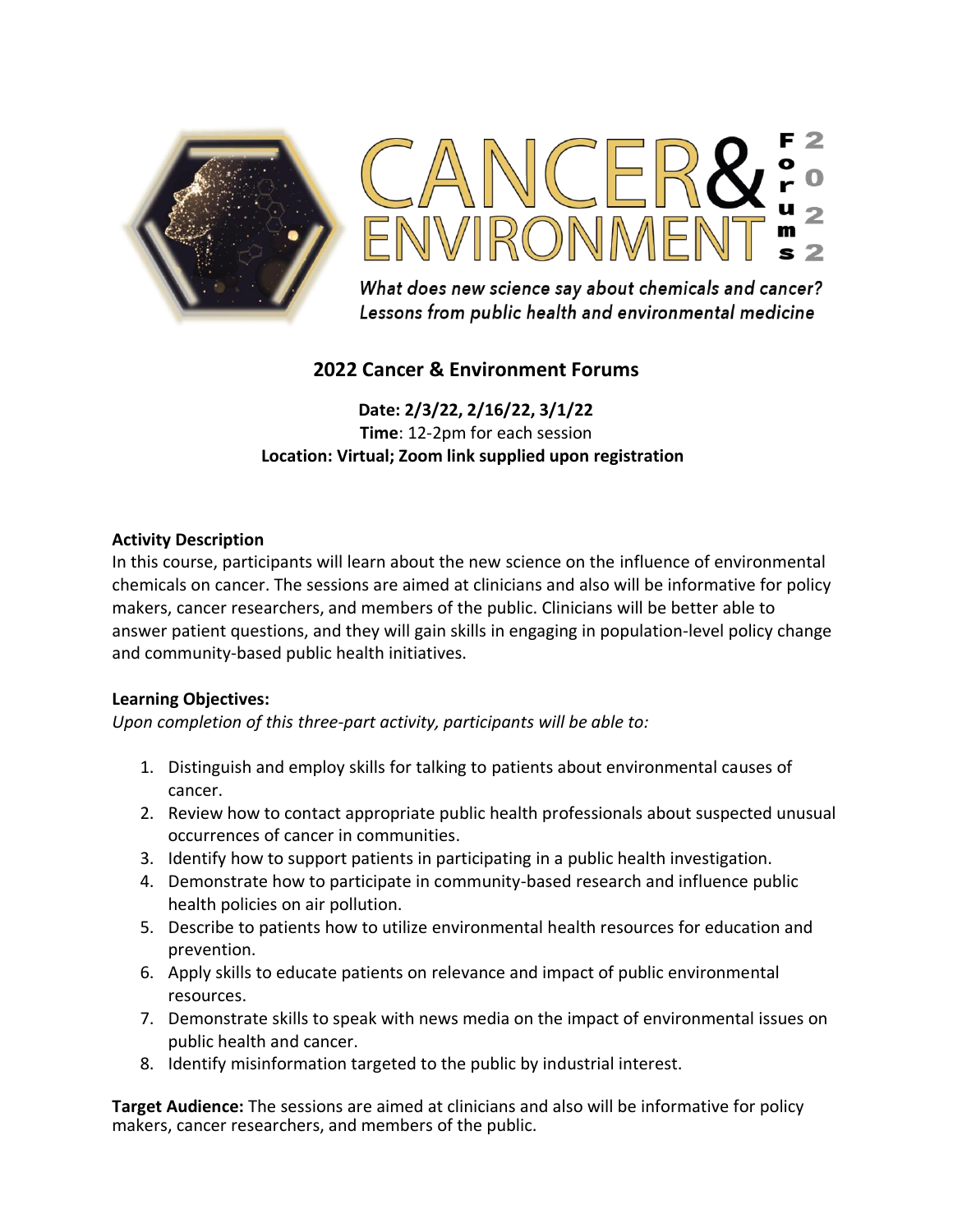**Course Director: David Christiani, MD, MPH, MS,** Elkan Blout Professor of Environmental Genetics, Harvard T.H. Chan School of Public Health and Professor of Medicine, Massachusetts General Hospital

## **Presenters/Faculty**

- Roseann Bongiovani, MPH, Executive Director, Chelsea Green Roots
- Julia Brody, PhD, Executive Director and Senior Scientist, Silent Spring Institute
- David Christiani, MD, MPH, MS, Elkan Blout Professor of Environmental Genetics, Harvard T.H. Chan School of Public Health and Professor of Medicine, Massachusetts General Hospital
- Richard Clapp, ScD, Emeritus Professor of Environmental Health, Boston University School of Public Health, and former Director of the Massachusetts Cancer Registry
- Gwen Collman, PhD, Acting Deputy Director, National Institute of Environmental Health Sciences
- Narjust Duma, MD, Thoracic oncologist and Associate Director of the Cancer Care Equity Program, Dana-Farber Cancer Institute; Assistant Professor of Medicine, Harvard Medical School
- Gary Ellison, PhD, MPH, National Institute of Environmental Health Sciences and National Cancer Institute
- Kate Z. Guyton, PhD, National Academy of Sciences, Engineering, and Medicine
- Polly Hoppin, ScD, Research Professor of Public Health, Lowell Center for Sustainable Production, University of Massachusetts/Lowell
- Ned Ketyer, MD, FAAP, Pediatrician, Physicians for Social Responsibility Pennsylvania
- Amy Kostant, MA, Executive Director, Science Communication Network
- Margaret Kripke, PhD, Professor of Immunology, Emerita, University of Texas MD Anderson Cancer Center and former co-chair of the President's Cancer Panel (2003 – 2010)
- Philip Landrigan, MD, MSc, Director, Global Public Health Program and Global Pollution Observatory, Boston College
- David Michaels, MD, PhD, Epidemiologist and Professor at the George Washington University School of Public Health
- Judy Ou, PhD, MPH, Research Scientist, Kirchhoff Research Group, Cancer Control and Population Sciences, Huntsman Cancer Institute
- Timothy Rebbeck, PhD, Vincent L. Gregory, Jr. Professor of Cancer Prevention, Zhu Family Center for Global Cancer Prevention, Harvard T.H. Chan School of Public Health and Dana-Farber Cancer